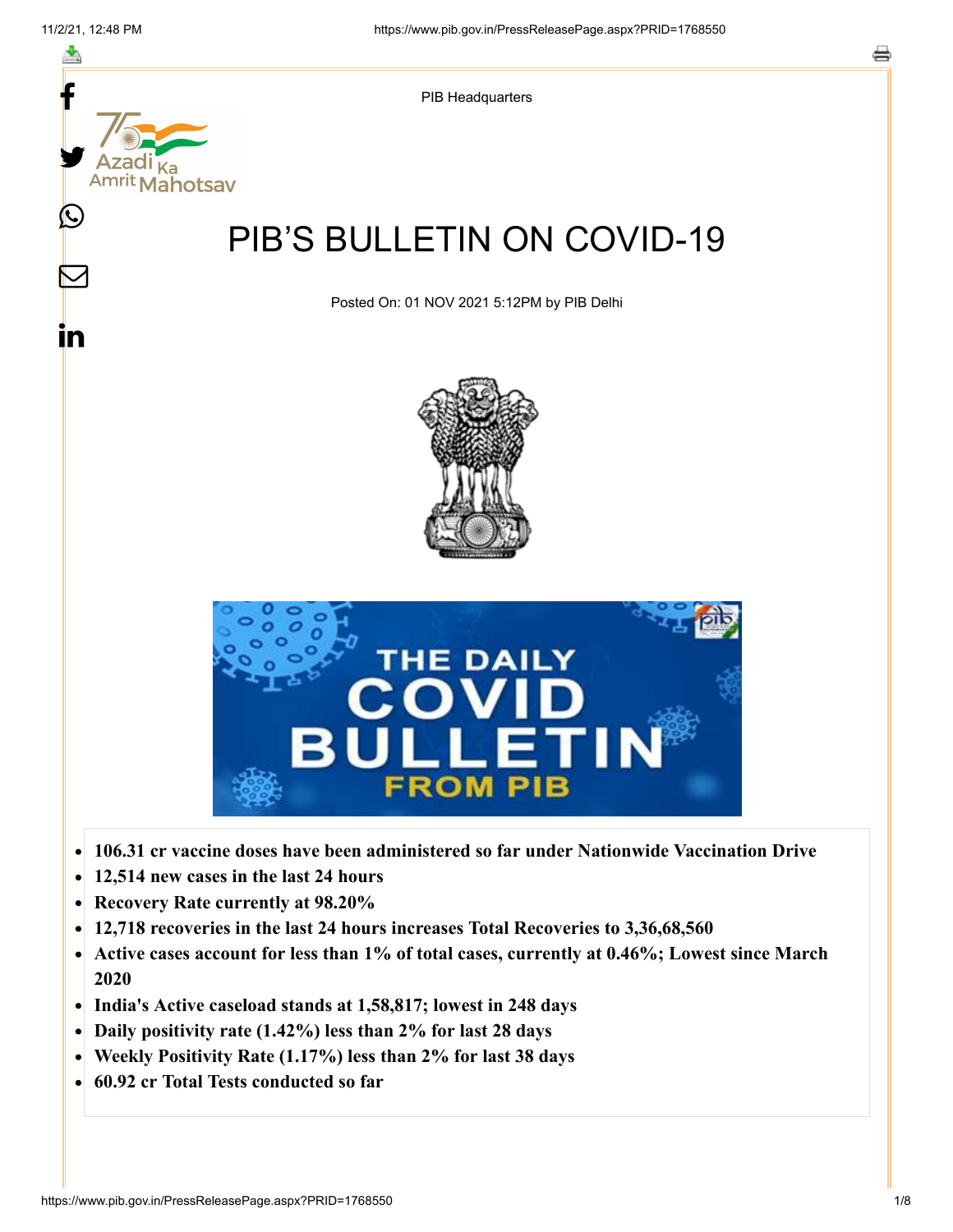f

y.

C

in

 **#Unite2FightCorona #IndiaFightsCorona**

# **PRESS INFORMATION BUREAU**

# **MINISTRY OF INFORMATION & BROADCASTING**

#### **GOVERNMENT OF INDIA**

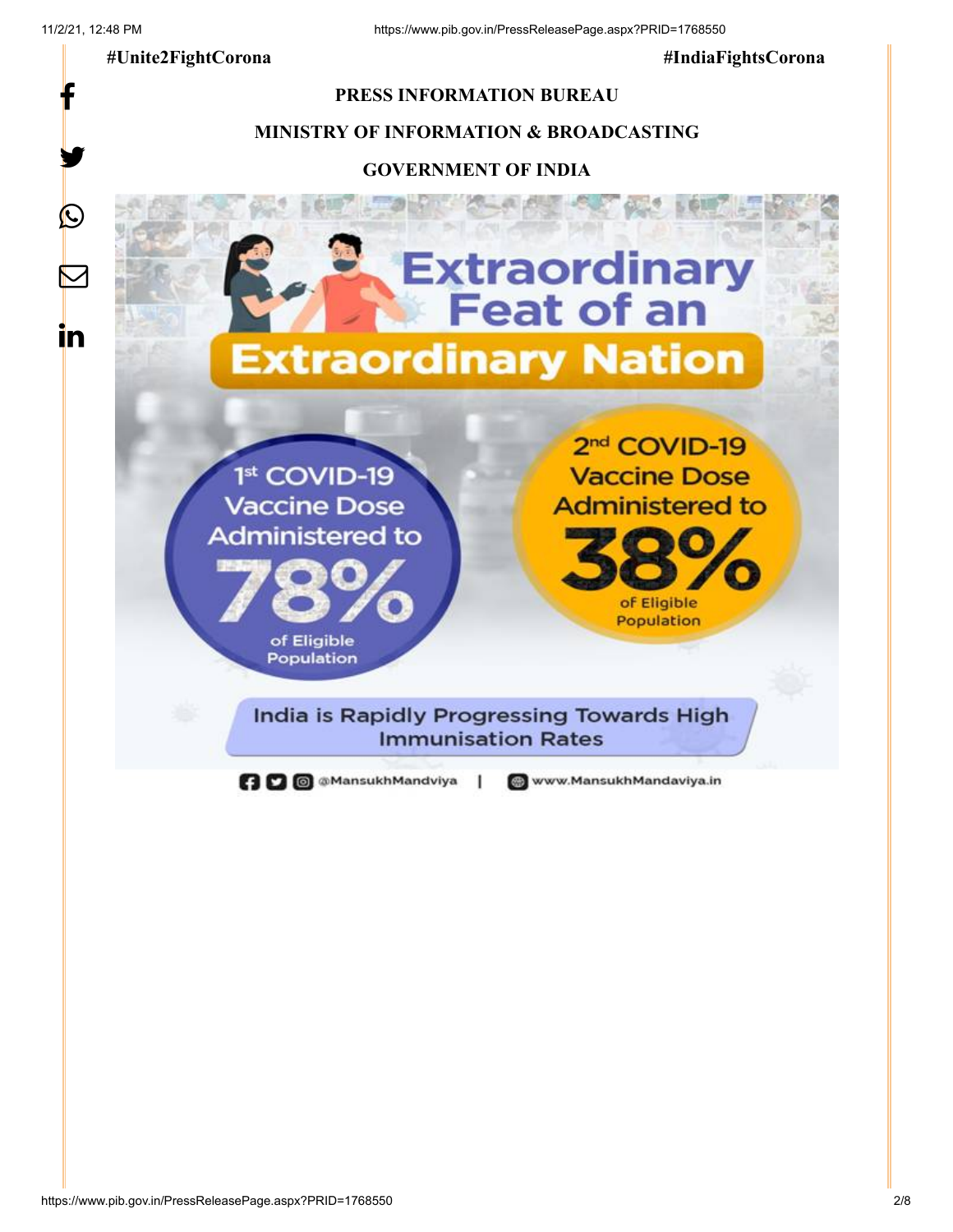11/2/21, 12:48 PM https://www.pib.gov.in/PressReleasePage.aspx?PRID=1768550



# **COVID-19 Update**

**India's Cumulative COVID-19 Vaccination Coverage exceeds 106.31 Cr Recovery Rate currently at 98.20%**

**12,514 New Cases reported in the last 24 hours**

**India's Active Caseload(1,58,817) is lowest in 248 days**

**Weekly Positivity Rate (1.17%) less than 2% for last 38 days**

With the administration of **12,77,542** vaccine doses in the last 24 hours, India's COVID-19 vaccination coverage has exceeded **106.31 Cr (1,06,31,24,205)** as per provisional reports till 7 am today. This has been achieved through 1,06,32,634 sessions.

The break-up of the cumulative figure as per the provisional report till 7 am today include:

| <b>HCWs</b>           | $1st$ Dose | 1,03,79,141  |
|-----------------------|------------|--------------|
|                       | $2nd$ Dose | 92,24,881    |
| <b>FLWs</b>           | $1st$ Dose | 1,83,71,702  |
|                       | $2nd$ Dose | 1,59,33,598  |
| Age Group 18-44 years | $1st$ Dose | 41,89,13,774 |
|                       |            |              |

https://www.pib.gov.in/PressReleasePage.aspx?PRID=1768550 3/8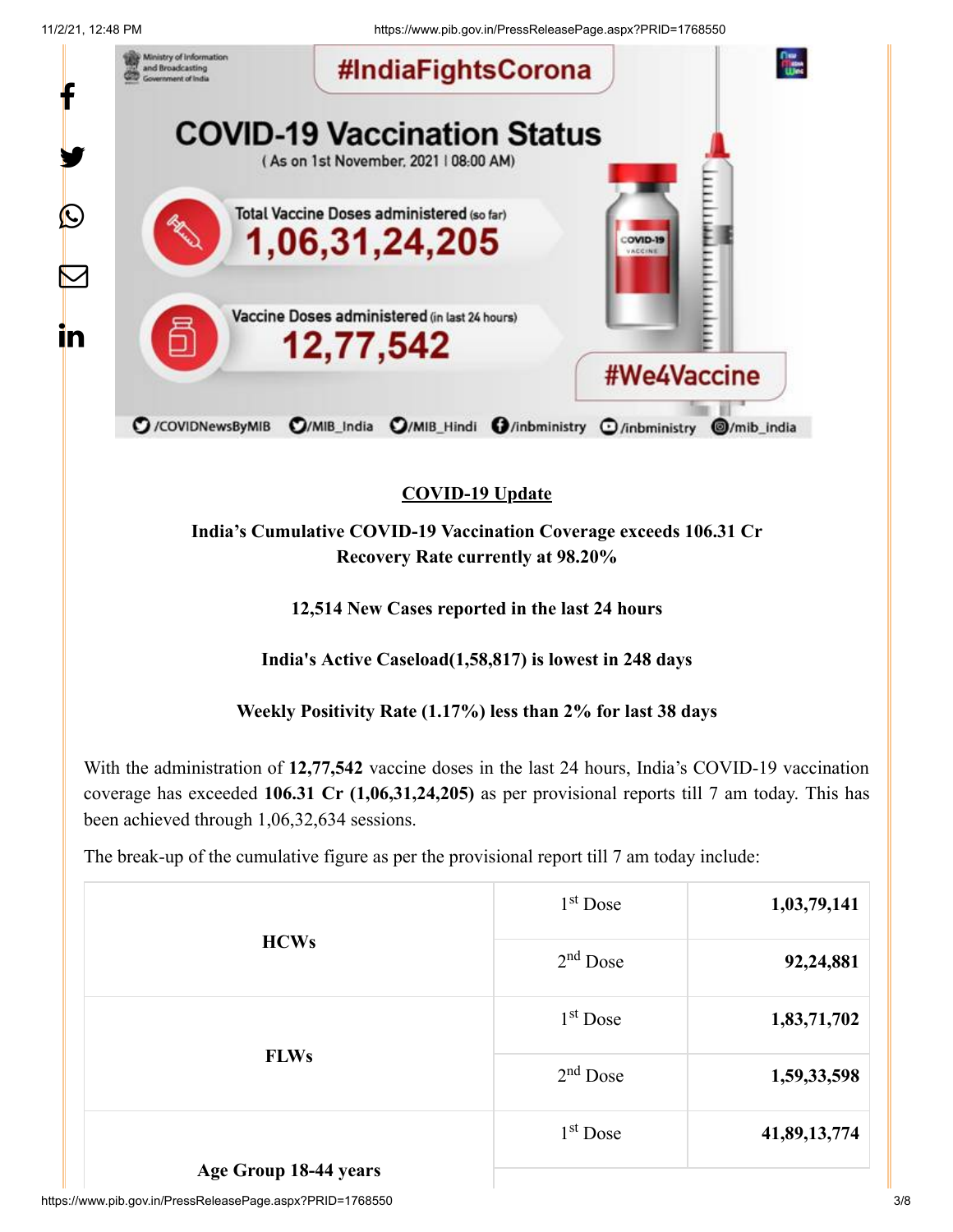| in<br><b>Total</b> |                       | 1,06,31,24,205 |              |
|--------------------|-----------------------|----------------|--------------|
| Over 60 years<br>ℕ | $2nd$ Dose            | 6,67,18,785    |              |
|                    |                       | $1st$ Dose     | 10,97,79,956 |
| $\bigcirc$         | Age Group 45-59 years | $2nd$ Dose     | 9,64,66,823  |
| H                  | $1st$ Dose            | 17,49,26,935   |              |
| f                  |                       | $2nd$ Dose     | 14,24,08,610 |

The recovery of **12,718**patients in the last 24 hours has increased the cumulative tally of recovered patients (since the beginning of the pandemic) to **3,36,68,560.**



Consequently, India's recovery rate stands at **98.20%**

Sustained and collaborative efforts by the Centre and the States/UTs continue the trend of less than 50,000 Daily New Cases that is being reported for 127 consecutive days now.

**12,514 new cases** were reported in the last 24 hours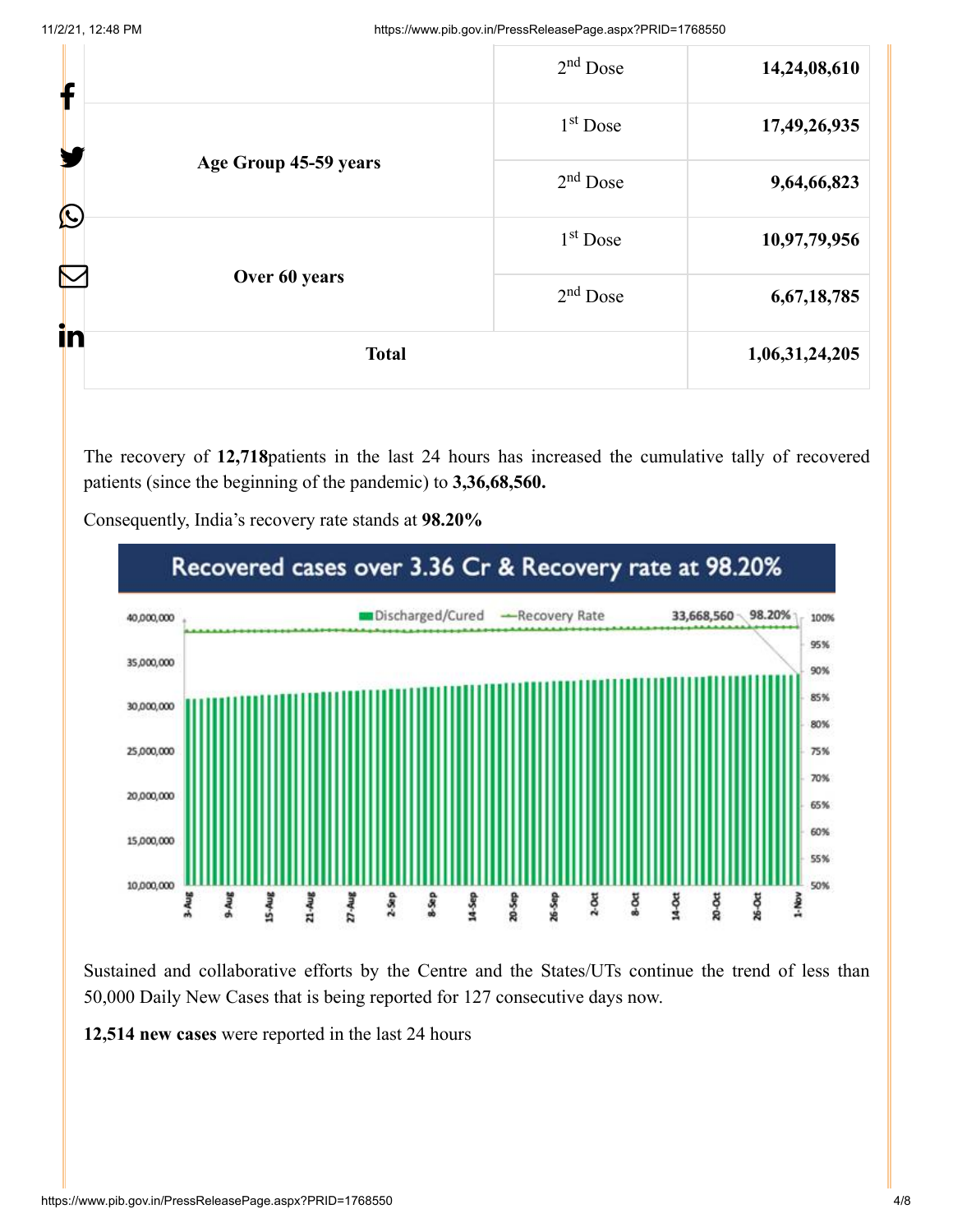11/2/21, 12:48 PM https://www.pib.gov.in/PressReleasePage.aspx?PRID=1768550



The Active Caseload is presently at **1,58,817 is lowest in 248 days.**Active cases presently constitute **0.46%** of the country's total Positive Cases, which **is lowest since March 2020.**



The testing capacity across the country continues to be expanded. The last 24 hours saw a total of8,81,379tests being conducted. India has so far conducted over **60.92 Cr (60,92,01,294**) cumulative tests.

While testing capacity has been enhanced across the country, **Weekly Positivity Rate at 1.17% remains less than 2% for the last 38 days now.** The **Daily Positivity rate reported to be1.42%.** The daily Positivity rate has remained below2% for last 28 days and below 3% for 63 consecutive days now.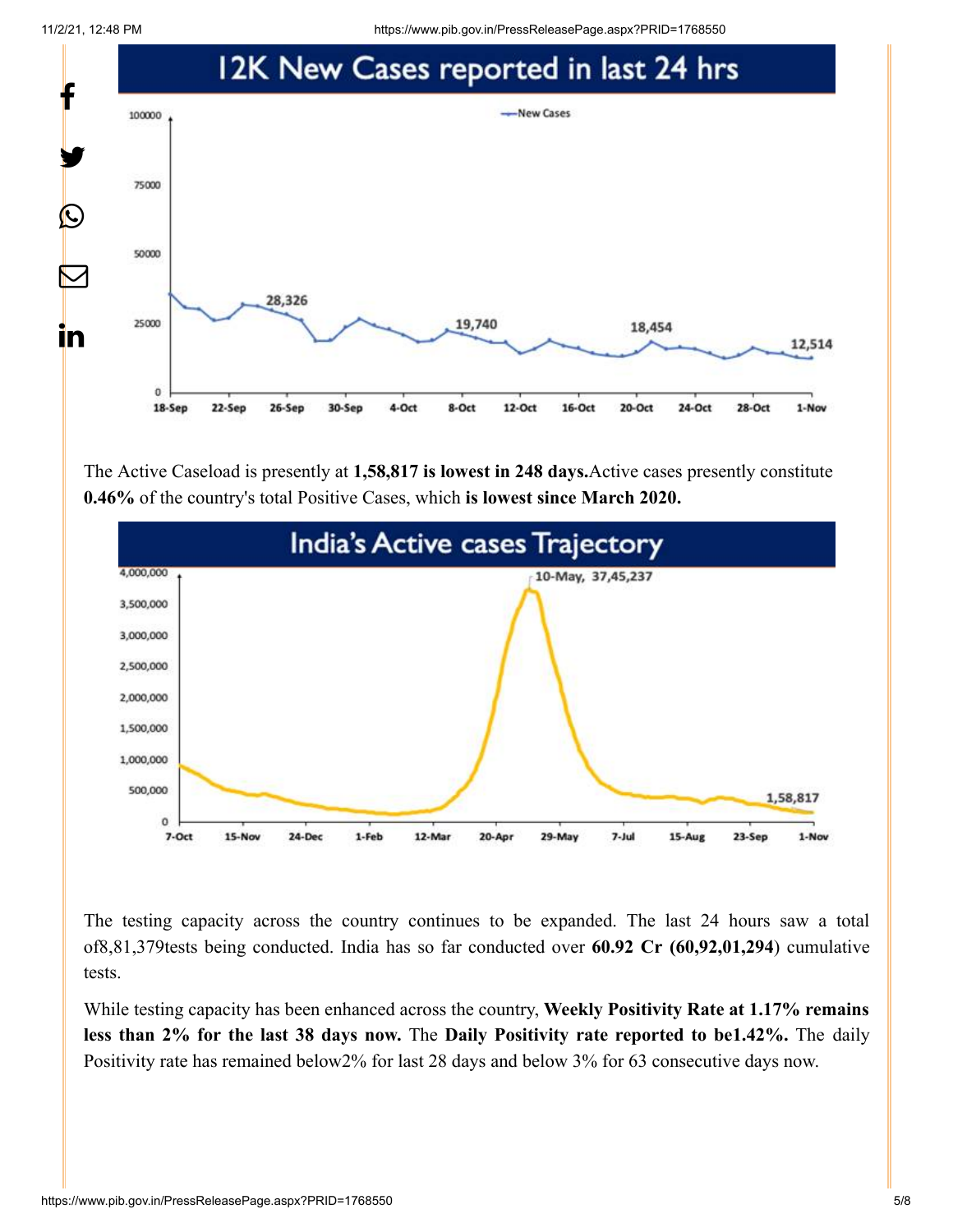11/2/21, 12:48 PM https://www.pib.gov.in/PressReleasePage.aspx?PRID=1768550



<https://pib.gov.in/PressReleasePage.aspx?PRID=1768308>

# **Update on COVID-19 Vaccine Availability in States/UTs**

### **More than 112 Crore vaccine doses provided to States/UTs**

# **More than 13 Crore balance and unutilized vaccine doses still available with States/UTs**

The Union Government is committed to accelerating the pace and expanding the scope of COVID-19 vaccination throughout the country. The new phase of universalization of COVID-19 vaccination commenced from 21<sup>st</sup> June 2021. The vaccination drive has been ramped up through availability of more vaccines, advance visibility of vaccine availability to States and UTs for enabling better planning by them, and streamlining the vaccine supply chain.

As part of the nationwide vaccination drive, Government of India has been supporting the States and UTs by providing them COVID Vaccines free of cost. In the new phase of the universalization of the COVID19 vaccination drive, the Union Government will procure and supply (free of cost) 75% of the vaccines being produced by the vaccinemanufacturers in the country to States and UTs.

| <b>VACCINE DOSES</b>     | (As on 28 <sup>th</sup> October 2021) |
|--------------------------|---------------------------------------|
| <b>SUPPLIED</b>          | 1, 12, 93, 57, 545                    |
| <b>BALANCE AVAILABLE</b> | 13,45,61,536                          |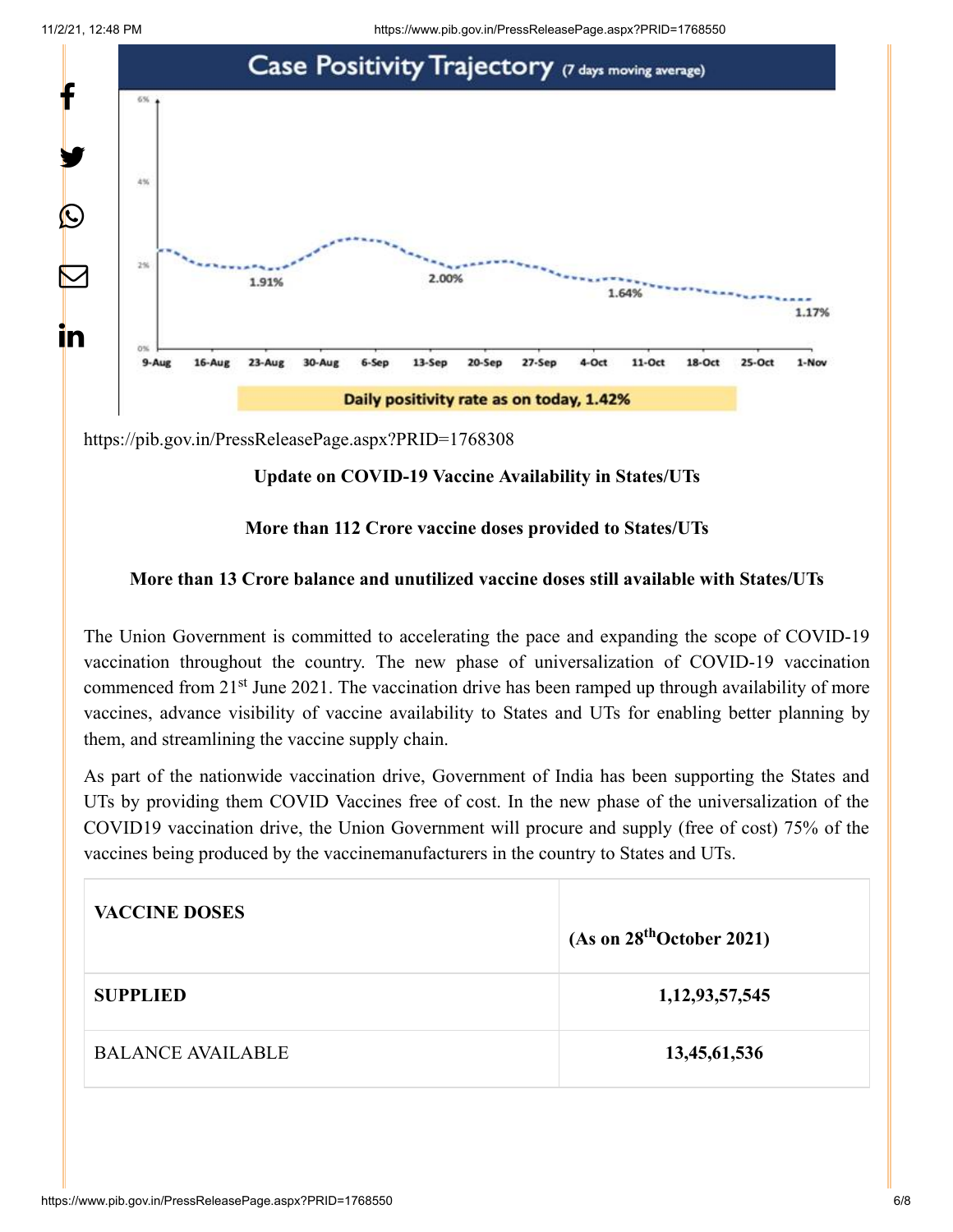$\bf \nabla$ 

In

More than **112crore** (1,12,93,57,545) vaccine doses have been provided to States/UTs so far through  $\frac{1}{2}$ Govt of India (free of cost channel) and through direct state procurement category.

More than<sup>13</sup>Cr (13,45,61,536) balance and unutilized COVID Vaccine doses are still available with the States/UTs to be administered

<https://pib.gov.in/PressReleasePage.aspx?PRID=1768299>

# **Important Tweets**

[#CoronaVirusUpdates](https://twitter.com/hashtag/CoronaVirusUpdates?src=hash&ref_src=twsrc%5Etfw)[:#COVID19](https://twitter.com/hashtag/COVID19?src=hash&ref_src=twsrc%5Etfw) testing status update:[@ICMRDELHI](https://twitter.com/ICMRDELHI?ref_src=twsrc%5Etfw) stated that 60,92,01,294 samples tested upto October 31, 2021

8,81,379 samples tested on October 31, 2021[#IndiaFightsCorona](https://twitter.com/hashtag/IndiaFightsCorona?src=hash&ref_src=twsrc%5Etfw) [#Unite2FightCorona](https://twitter.com/hashtag/Unite2FightCorona?src=hash&ref_src=twsrc%5Etfw) [#StaySafe](https://twitter.com/hashtag/StaySafe?src=hash&ref_src=twsrc%5Etfw) [@DBTIndia](https://twitter.com/DBTIndia?ref_src=twsrc%5Etfw) [pic.twitter.com/4ojeHM9DMi](https://t.co/4ojeHM9DMi)

— #IndiaFightsCorona (@COVIDNewsByMIB) [November 1, 2021](https://twitter.com/COVIDNewsByMIB/status/1455097182856515584?ref_src=twsrc%5Etfw)

[#CoronaVirusUpdates](https://twitter.com/hashtag/CoronaVirusUpdates?src=hash&ref_src=twsrc%5Etfw):

Total [#COVID19](https://twitter.com/hashtag/COVID19?src=hash&ref_src=twsrc%5Etfw) Cases in India (as on November 1, 2021)

▶98.20% Cured/Discharged/Migrated (3,36,68,560)

- ▶0.46% Active cases (1,58,817)
- ▶1.34% Deaths (4,58,437)

Total COVID-19 confirmed cases = Cured/Discharged/Migrated+Active cases+Death[s#StaySafe](https://twitter.com/hashtag/StaySafe?src=hash&ref_src=twsrc%5Etfw) [pic.twitter.com/yrwrsxUTXh](https://t.co/yrwrsxUTXh)

— #IndiaFightsCorona (@COVIDNewsByMIB) [November 1, 2021](https://twitter.com/COVIDNewsByMIB/status/1455107257553735683?ref_src=twsrc%5Etfw)